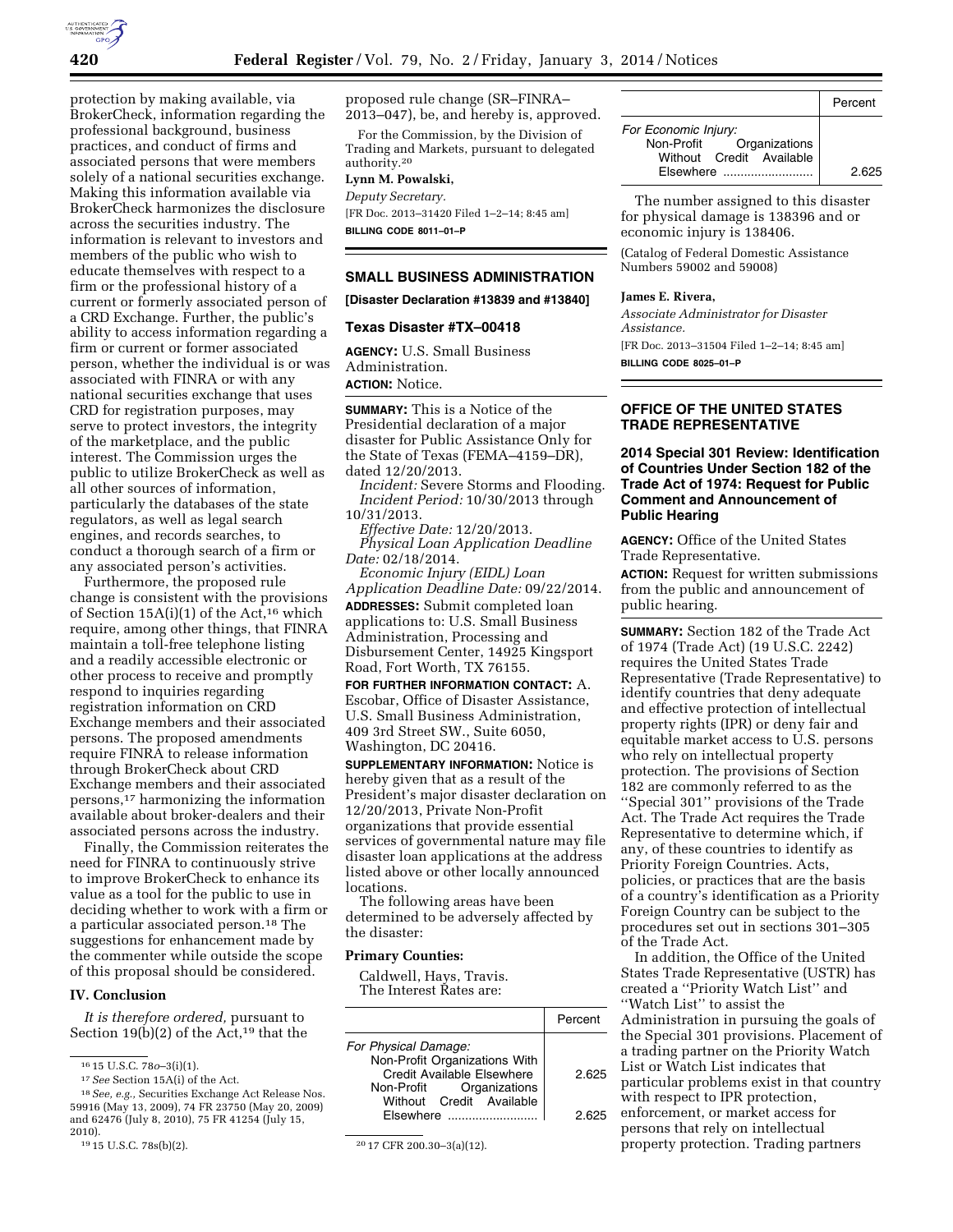placed on the Priority Watch List are the focus of increased bilateral attention concerning the problem areas.

USTR chairs the Special 301 Subcommittee of the Trade Policy Staff Committee (Subcommittee). The Subcommittee reviews information from many sources, and consults with and makes recommendations to the Trade Representative on issues arising under Special 301. Written submissions from interested persons are a key source of information for the Special 301 review process. In 2014, USTR again will conduct a public hearing as part of the review process as well as offer the opportunity, as described below, for hearing participants to provide additional information relevant to the review. At the conclusion of the process, USTR will publish the results of the review in a ''Special 301'' Report.

USTR is hereby requesting written submissions from the public concerning foreign countries that deny adequate and effective protection of intellectual property rights or deny fair and equitable market access to U.S. persons who rely on intellectual property protection. USTR requests that interested parties provide the information described below in the ''Public Comments'' section, and identify whether a particular trading partner should be named as a Priority Foreign Country under Section 182 of the Trade Act or placed on the Priority Watch List or Watch List. Foreign governments that have been identified in previous Special 301 Reports or that are nominated for review in 2014 are considered interested parties, and are invited to respond to this request for public submissions. Interested parties, including foreign governments, wishing to submit information to be considered during the review or testify at the public hearing must adhere to the procedures and deadlines set forth below.

*Dates/Deadlines:* The schedule and deadlines for the 2014 Special 301 review are as follows:

Friday, February 7, 2014—Deadline for interested parties, except foreign governments, to submit written comments, notice of intent to testify at the Special 301 Public Hearing, and hearing statements.

Friday, February 14, 2014—Deadline for foreign governments to submit written comments, notice of intent to testify at the Special 301 Public Hearing, and, although not mandatory, any prepared hearing statements.

Monday, February 24, 2014—Public Hearing—The Special 301 Subcommittee will hold a Public Hearing for interested parties, including representatives of foreign governments,

at the offices of USTR, 1724 F Street NW., Washington, DC 20508. No later than Wednesday, February 19, 2014, USTR will confirm the date and location of the hearing and provide the schedule at *[http://www.ustr.gov.](http://www.ustr.gov)* 

Friday, March 7, 2014—Deadline for submitting post-hearing written comments. Interested parties may provide written comments after the hearing. To ensure consideration, comments must be received no later than Friday, March 7, 2014. Please submit additional written comments electronically via *[http://](http://www.regulations.gov) [www.regulations.gov,](http://www.regulations.gov)* docket number USTR–2013–0040.

On or about April 30, 2014—USTR will publish the 2014 Special 301 Report within 30 days of the publication of the National Trade Estimate (NTE) Report.

*Procedures/Addresses:* All written comments, notices of intent to testify at the public hearing, hearing statements and post-hearing written responses must be in English and submitted electronically via *[http://](http://www.regulations.gov) [www.regulations.gov,](http://www.regulations.gov)* docket number USTR–2013–0040. Please specify ''2014 Special 301 Review'' in the ''Type Comment'' field on *[http://](http://www.regulations.gov) [www.regulations.gov](http://www.regulations.gov)*.

# **FOR FURTHER INFORMATION CONTACT:**

Susan F. Wilson, Director for Intellectual Property and Innovation, Office of the United States Trade Representative, at *[Special301@](mailto:Special301@ustr.eop.gov) [ustr.eop.gov.](mailto:Special301@ustr.eop.gov)* Information on the Special 301 annual review is also available at *[http://www.ustr.gov.](http://www.ustr.gov)* 

## **SUPPLEMENTARY INFORMATION:**

## **1. Background**

USTR requests that interested persons identify through the process outlined in this notice those countries that deny adequate and effective protection for intellectual property rights or deny fair and equitable market access to U.S. persons who rely on intellectual property protection.

Section 182 further requires the Trade Representative, to identify any act, policy or practice of Canada that affects cultural industries, is adopted or expanded after December 17, 1992, and is actionable under Article 2106 of the North American Free Trade Agreement (NAFTA). The public is invited to submit views relevant to this aspect of the review.

Section 182 requires the Trade Representative to identify all such acts, policies or practices within 30 days of the publication of the National Trade Estimate (NTE) Report. In accordance with this statutory requirement, USTR

will publish the annual Special 301 Report on or about April 30, 2014.

## **2. Comments From the Public**

## *a. Requirements for Written Comments*

To facilitate the review, written comments should be as detailed as possible and provide all necessary information for identifying and assessing the effect of the acts, policies, and practices. USTR requests that interested parties provide specific references to laws, regulations, policy statements, executive, presidential or other orders, administrative, court or other determinations that should factor in the review. USTR also requests that, where relevant, submissions mention particular regions, provinces, states, or other subdivisions of a country in which an act, policy, or practice is believed to warrant special attention. Finally, submissions proposing countries for review should include data, loss estimates, and other information regarding the economic impact on the United States, U.S. industry and the U.S. workforce caused by the denial of adequate and effective intellectual property protection. Comments that include quantitative loss claims should be accompanied by the methodology used in calculating such estimated losses.

#### *b. Filing Instructions*

Comments must be in English. All comments should be sent electronically via *[http://www.regulations.gov,](http://www.regulations.gov)* docket number USTR–2013–0040. To submit comments to *[http://](http://www.regulations.gov) [www.regulations.gov,](http://www.regulations.gov)* locate the docket (folder) by entering the number USTR– 2013–0040 in the ''Enter Keyword or ID'' window at the *[http://](http://www.regulations.gov) [www.regulations.gov](http://www.regulations.gov)* home page and click ''Search.'' The site will provide a search-results page listing all documents associated with this docket. Locate the reference to this notice by selecting ''Notice'' under ''Document Type'' on the left side of the search-results page, and click on the link entitled ''Comment Now!"

The *<http://www.regulations.gov>*site provides the option of submitting comments by filling in a ''Type comment'' field, or by attaching a document. USTR requests that comments be provided in an attached document. If a document is attached, please type ''2014 Special 301 Review'' in the ''Type Comment'' field. Please submit documents prepared in (or compatible with) Microsoft Word (.doc) or Adobe Acrobat (.pdf) formats. If the submission was prepared in a compatible format, please indicate the